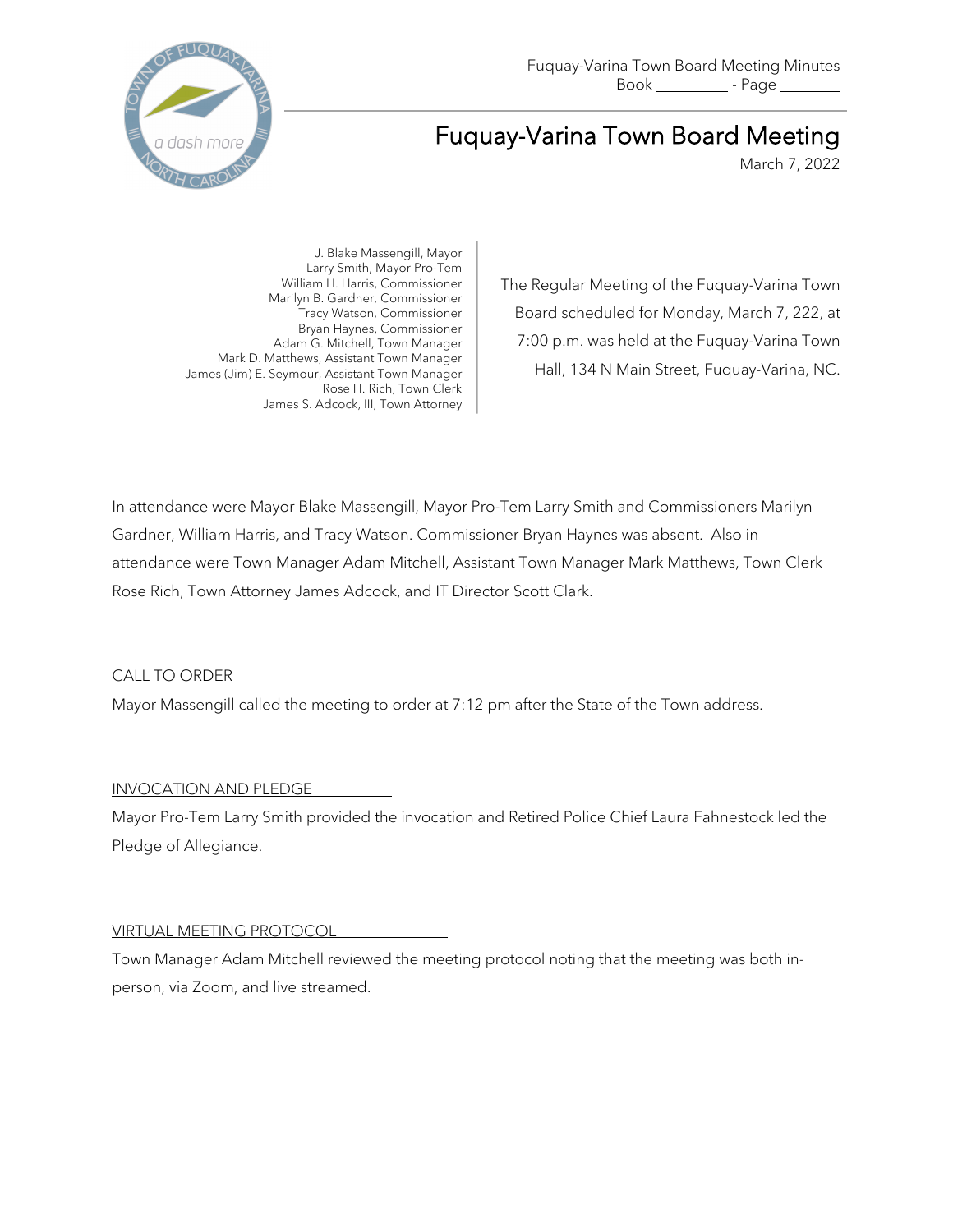#### APPROVAL OF MINUTES

3A The February 22, 2022, minutes of the Town Board of Commissioners regularly scheduled meeting.

| MOTION:                | Mayor Pro-Tem Smith      |
|------------------------|--------------------------|
| SECOND:                | Commissioner Gardner     |
| <b>MOTION RESULTS:</b> | Passed Unanimously (4-0) |

#### PRESENTATIONS

4A There were no presentations for the March 7, 2022, Town Board meeting.

#### PUBLIC COMMENTS

5A No one chose to speak in person or virtually during public comments.

At this time Mayor Massengill made comments regarding the cultural assessment that citizens requested at the last Town Board meeting to be placed on the agenda for discussion at the Town Board Retreat. He stated that the Town Board spent a significant amount of time having open and constructive dialogue regarding a cultural assessment. He stated that the Town Board unanimously decided that the Town of Fuquay-Varina will not be pursuing a cultural assessment for the organization. The Town will focus efforts on being an inclusive organization that is built on principles of diversity, fairness, and professionalism. He stated that the Town will direct its efforts to making sure that policies are reflective of the Town's mission statement and that employees and the Town Board receive training to help be successful with this goal. He also stated that the North Carolina League of Municipalities continues to work with the Town and the Police Department to review policy and provide a comprehensive agency site evaluation designed to validate those policies and practices are meeting recommended best standards. Additionally, the Town Board, senior leadership and other members of Town staff will pursue training on topics such as unconscious bias, implicit and cultural bias, inclusive language, diversity, disability inclusion and emotional and cultural intelligence. Mayor Massengill advised that the Town's Strategic Plan speaks to the Town's commitment to diversity and inclusion through values, objectives, and initiatives. Mayor Massengill thanked the Town Board for being willing to have open, honest, and constructive dialogue regarding this matter.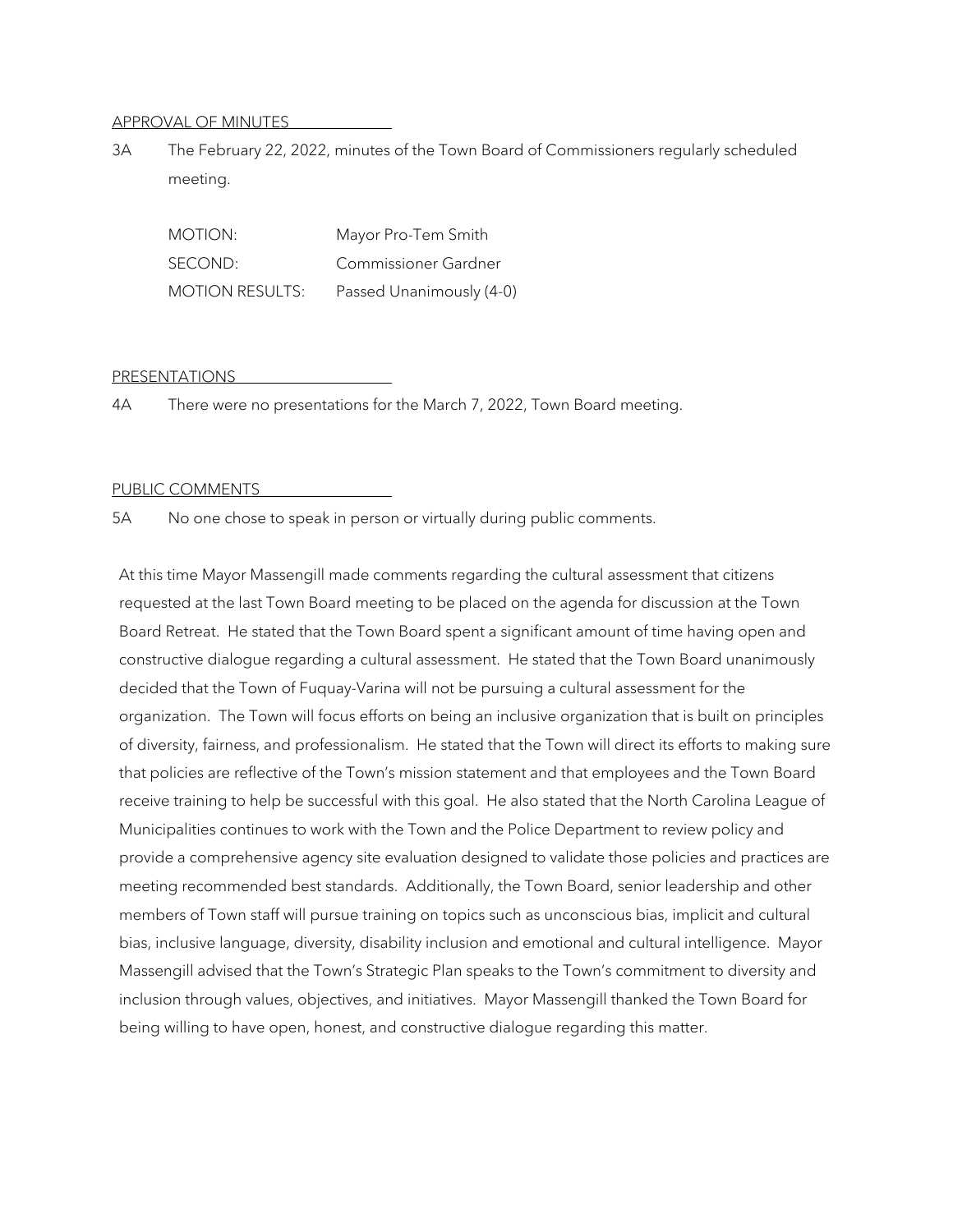#### ITEMS PREVIOUSLY TABLED

6A There were no items previously tabled for the March 7, 2022, Town Board meeting.

#### PUBLIC HEARINGS

7A Zoning Map Amendment & Land Use Plan Amendment - Gray Methven, Wakefield Development - 8537 Lake Wheeler Road - Portion of PIN 0689455964 - REZ-2021-10

Purpose – To consider a requested zoning map amendment for a total of 35.49 acres, located at a portion of Lake Wheeler Road, from the Residential Agricultural (RA) Zoning District to the Planned Unit Development (PUD) Zoning District and the corresponding Land Use Plan amendment from Mixed Use Neighborhood (MUN) to Mixed-Density Residential (MDR).

Staff Comments – Town Manager Mitchell stated that staff received a request from the petitioner to postpone this matter until the April 4, 2022, Town Board meeting. The agenda abstract and supporting documents for this agenda item were entered into the official record of the Town. General information about the agenda item was as follows:

The subject property totals 36.52 acres, of which, 35.49 acres are part of this rezoning petition. The subject property is located in the Town's extraterritorial jurisdiction (ETJ). The property is the subject of annexation ANX-2021-08. The subject property is generally forested with a singlefamily residence located on the western side of the property.

The subject property is zoned Residential Agricultural (RA). The petitioner is requesting approval to rezone the property to a Planned Unit Development (PUD) Zoning District. PUD's are intended to permit variations and flexibility to create a unified development plan that would otherwise not be possible under the Land Development Ordinance. A PUD is intended to address urban design, meet the demand for all types of housing, integrate residential and commercial uses, encourages conservation and more efficient use of open space, protection of environmentally sensitive areas, enhances recreation and activities for healthy living, promotes a pedestrian friendly environment with well-designed and coordinated streets for pedestrian walkability. The petitioner's proposal requesting approval to rezone the property as a PUD does not integrate commercial or non-residential uses into the development.

The petitioner has requested the following site-specific conditions be made applicable to the subject property: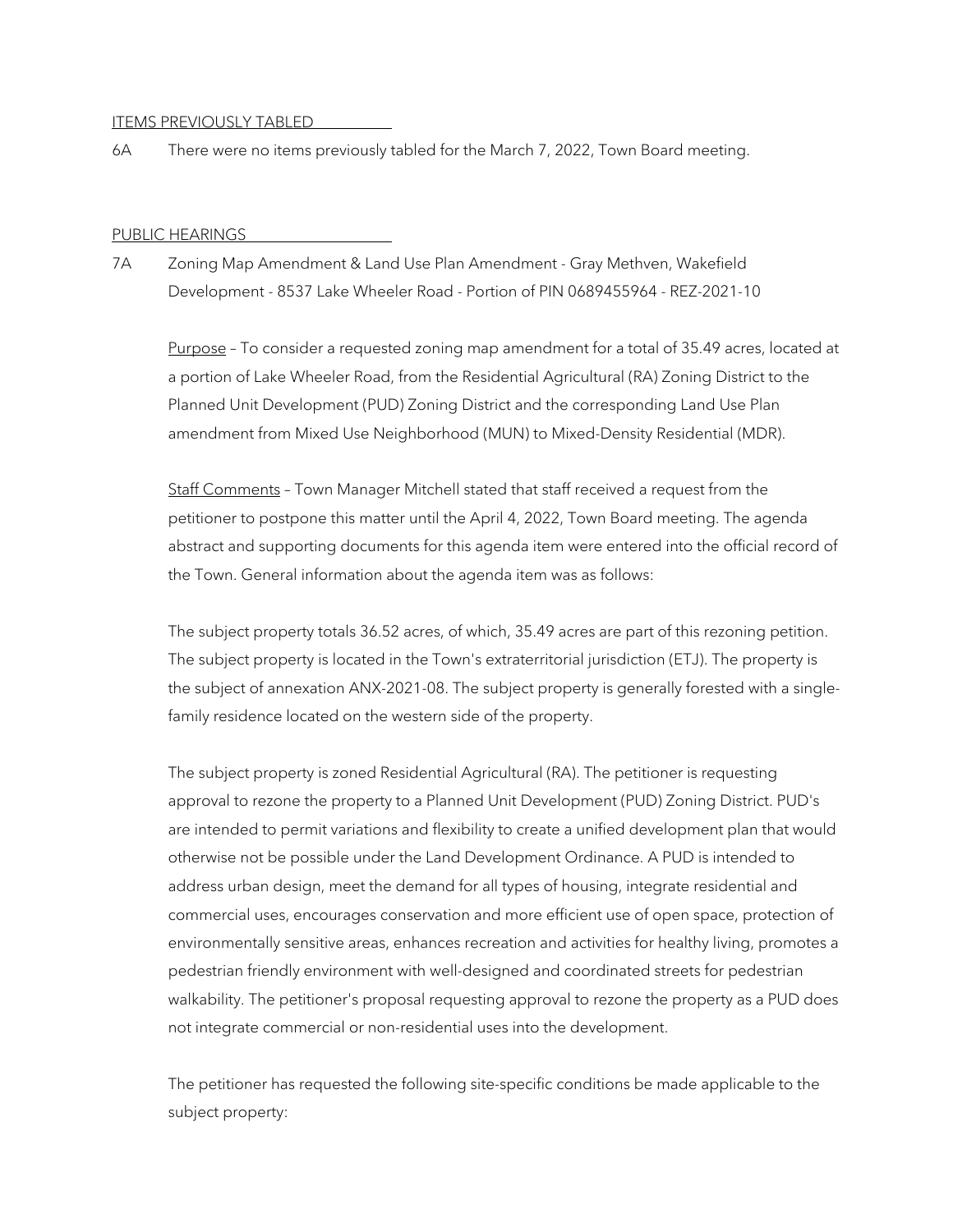- 1. Vinyl siding is not permitted.
- 2. Fiber cement siding will be used on all exterior elevations. Vinyl windows, shutters, soffits, decorative elements, and trim are permitted.
- 3. Front-facing garage doors shall have windows, decorative details, or carriage-style adornments.
- 4. A varied color palette shall be utilized on all homes throughout the subdivision and shall include siding, trim, shutter, and accent colors complementing the siding colors.
- 5. All homes shall include architectural shingles in a color that compliments the development's approved color palette.
- 6. Attached townhouses will consist of a mix of four (4), five (5), or six (6) unit buildings. More than 50% of the buildings will have more than five (5) units per building.
- 7. Attached townhouse end units shall include a minimum roof overhang of 12 inches.
- 8. All homes shall have a front door with a minimum of 25% glazing, transom, and/or door sidelights.
- 9. ROW Visibility: Any side or rear facing façade visible from a public ROW (existing or proposed) shall have a covered or enclosed porch, and/or decorative trim or shutters around all windows.
- 10. Roofs shall be pitched at 5:12 or greater (not including porches, bay windows, etc.).
- 11. Townhouse rooflines cannot be a single mass; it must be broken up horizontally and vertically between every two units by staggering the unit a minimum 24" or providing a minimum 8" vertical step between every two units. (See sample elevation).
- 12. A masonry material shall be provided along the front façade of all homes, equivalent in height to two (2) standard steps or a minimum of 14".
- 13. Front entrances for all homes must have a covered porch/stoop area at the front door.
- 14. No home can be constructed with either an exterior elevation (front façade) or color palette that is identical to any other home in the same row (for townhomes), the next home on either side (for single-family) or directly across the street (for all attached and detached homes).
- 15. A minimum of three (3) of the following exterior materials/elements shall be used on each house:
	- o Decorative shake
	- o Decorative porch rails and posts
	- o Shutters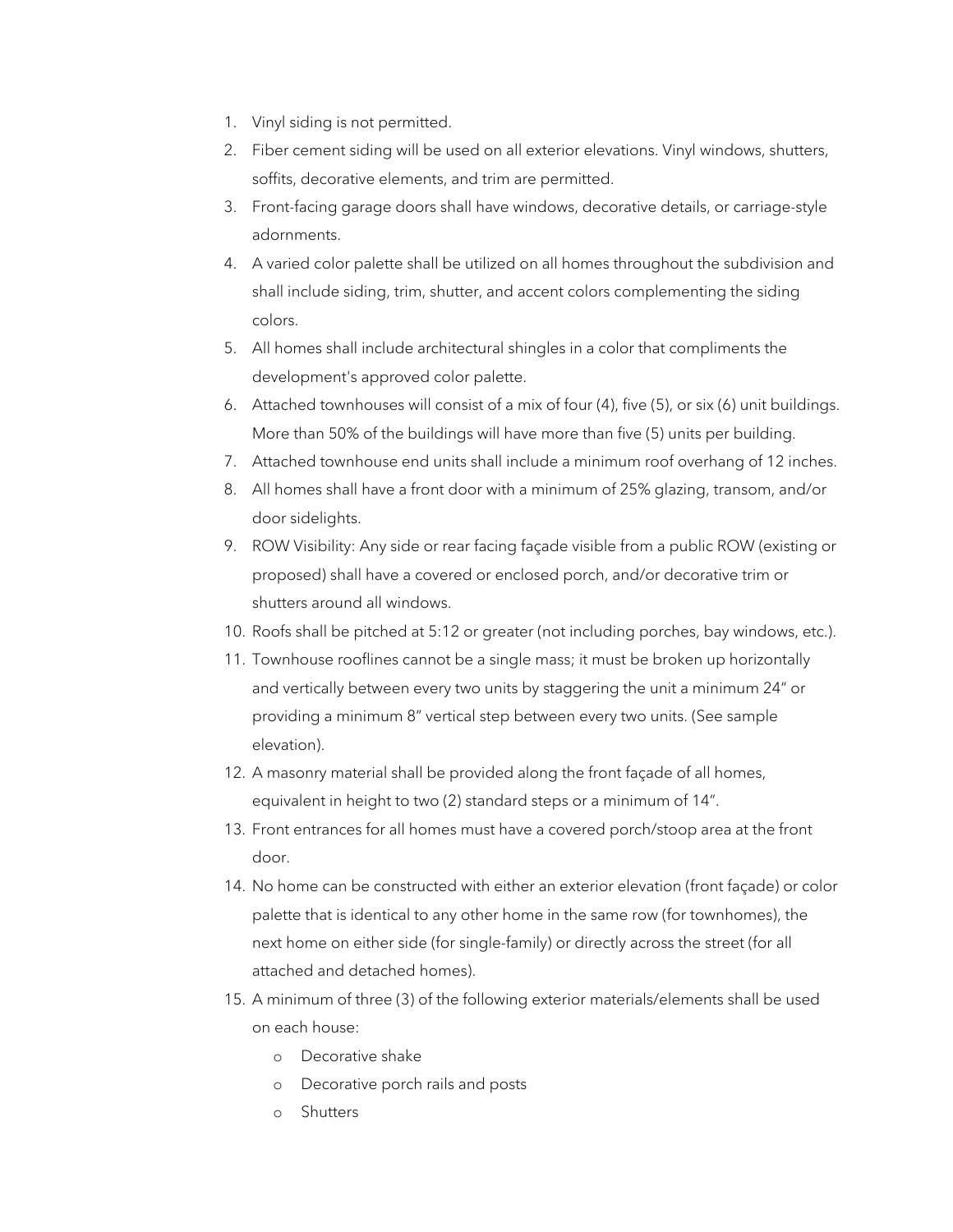- o 1"x 4" Window Wrap o Decorative window pediments
- o Recessed windows o Side and/or Front Window Box Bays
- o Decorative brick or stone
- o Decorative gables
- o Decorative dormers
- o Decorative cornices
- o Metal roofing

#### Proposed Residential Materials

- 16. Proposed materials will be of a similar palette to provide consistency of character along with visual interest. Exterior materials that may be incorporated into any of the residential structures include:
	- o Fiber cement lap siding
	- o Board and batten siding
	- o Shake and shingle siding
	- o Wood siding
	- o Stone or synthetic stone
	- o Brick
- 17. A minimum of two (2) of the following exterior materials will be applied to the front façade: brick, masonry, board, and batten, horizontal, or shake siding. Alternatively, the front façade of a building may be comprised of all masonry.

A master plan is characterized by an integrated mixture of civic spaces, single-family detached homes, alley-loaded detached and attached townhomes, and commercial, non-residential uses. It provides for an overall integrated design that considers the placement of residential types, connectivity, character, transportation options, and preservation of natural features. To comply with the zoning map amendment petition requirements, the associated master plan (document and related maps) shall identify permitted uses, arrangement of uses, open space, thoroughfare network, utilities, pedestrian network, and architectural design and standards. The master plan shall also adhere to all other standards provided by Article Q and Appendix D of the Land Development Ordinance (LDO).

The Petitioner's master plan proposes a maximum density of 3.38 dwelling units per acre with a maximum of 120 units (excluding the lot designated for the pump station). The proposed density is less than the maximum allowable density of six (6) dwelling units per acre. There is a proposed minimum of 55 attached townhome units that will have a minimum lot width of 20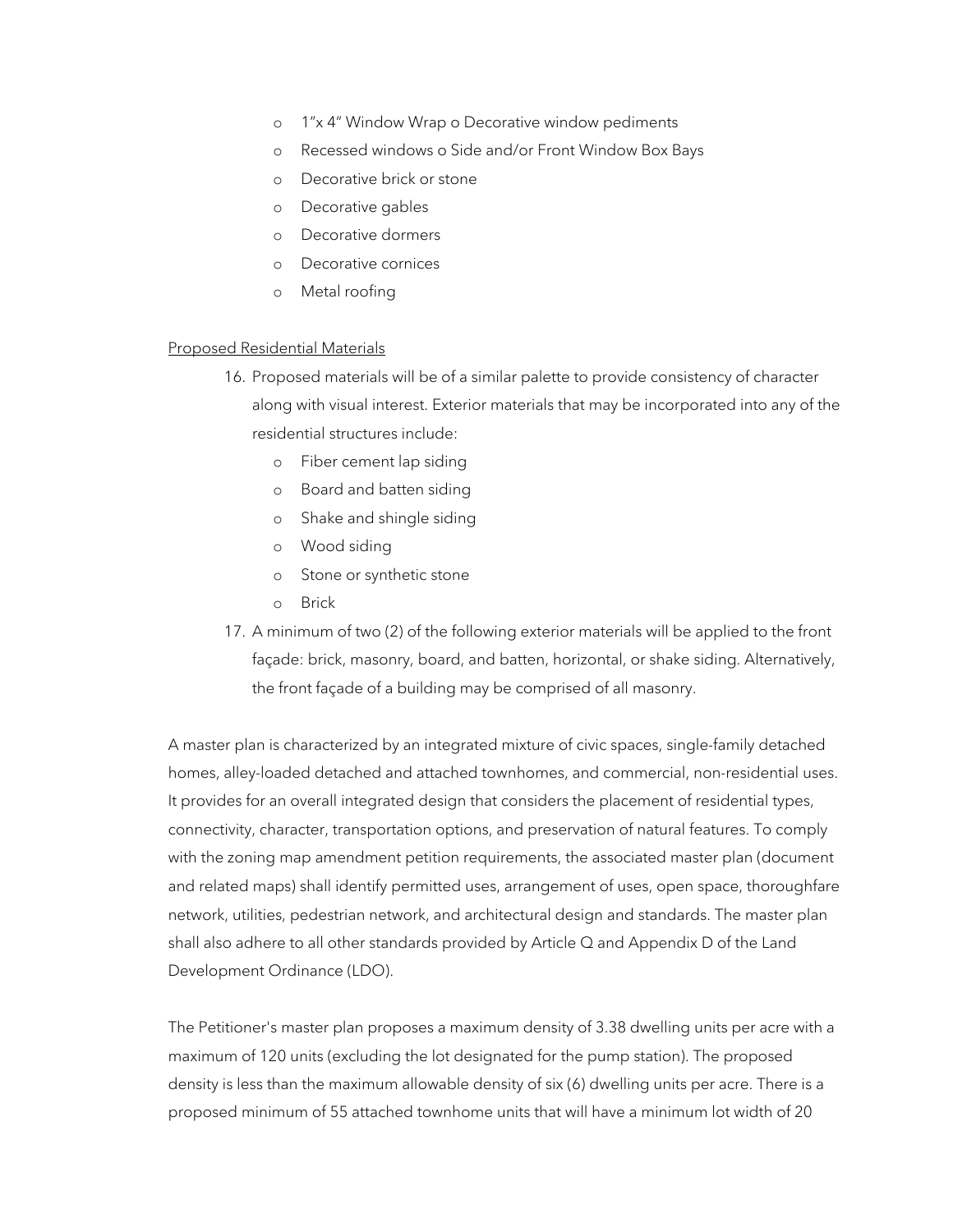feet; 20 detached townhome units that will have a minimum lot width of 30 feet; and 32 singlefamily detached lots consisting of ten (10) 8,000 square foot lots, five (5) 10,000 square foot lots; and two (2) 12,000 square foot lots that are to be located adjacent to the Ridgebrook Bluffs Community. The location of the single-family detached is intended to provide a transitional area from existing single-family neighborhoods to the north and east of the site to the higher density townhome units. Given that the current Land Use Plan designation for the subject property is Mixed-Use Neighborhood, staff maintains that some form of small-scale, neighborhood commercial, non-residential uses should be integrated into the petitioner's master plan proposal as envisioned by the Land Use Plan.

Civic space is green space dedicated for community use and can take many forms, for both active and passive recreation. The master plan proposes a number of civic spaces including natural play areas, shaded pedestrian seating, a fire pit, grilling area, a dog park, pet waste stations, and general open space areas. The minimum open space required in a PUD is 20% of the gross acreage. The proposed master plan provides for dedication of 40%, or 14.35 acres, of the project area to open space, with an additional 1.89 acres of active recreation area. All homes will be within 500 feet of an active recreation area.

Surrounding properties are generally residential in nature with some forested areas. The Ridgebrook Bluffs subdivision is to the north and east of the subject property, while the Village at Lake Wheeler subdivision located to the northwest of the site is currently under construction. Additionally, to the southwest and south of the property is the construction of the I-540 southern expressway.

The 2035 Community Vision Land Use Plan (LUP) designates the subject property as the Mixed-Use Neighborhood (MUN) classification. Since the requested zoning is incompatible with the designation of MUN, the petitioner has included a Land Use Plan amendment as part of this zoning map petition, which will be described later in this report

Public water is available to serve the subject property. Sewer will be extended as part of the development.

The subject property is located along and has access to Lake Wheeler Road, which is classified as a 110-foot right-of-way by the 2035 Community Transportation Plan (CTP). The CTP identifies this street as a four (4) lane, median-divided roadway with sidepaths, with a future carrying capacity of 36,600 average daily trips (ADT). Currently, the street is a two (2) lane roadway with a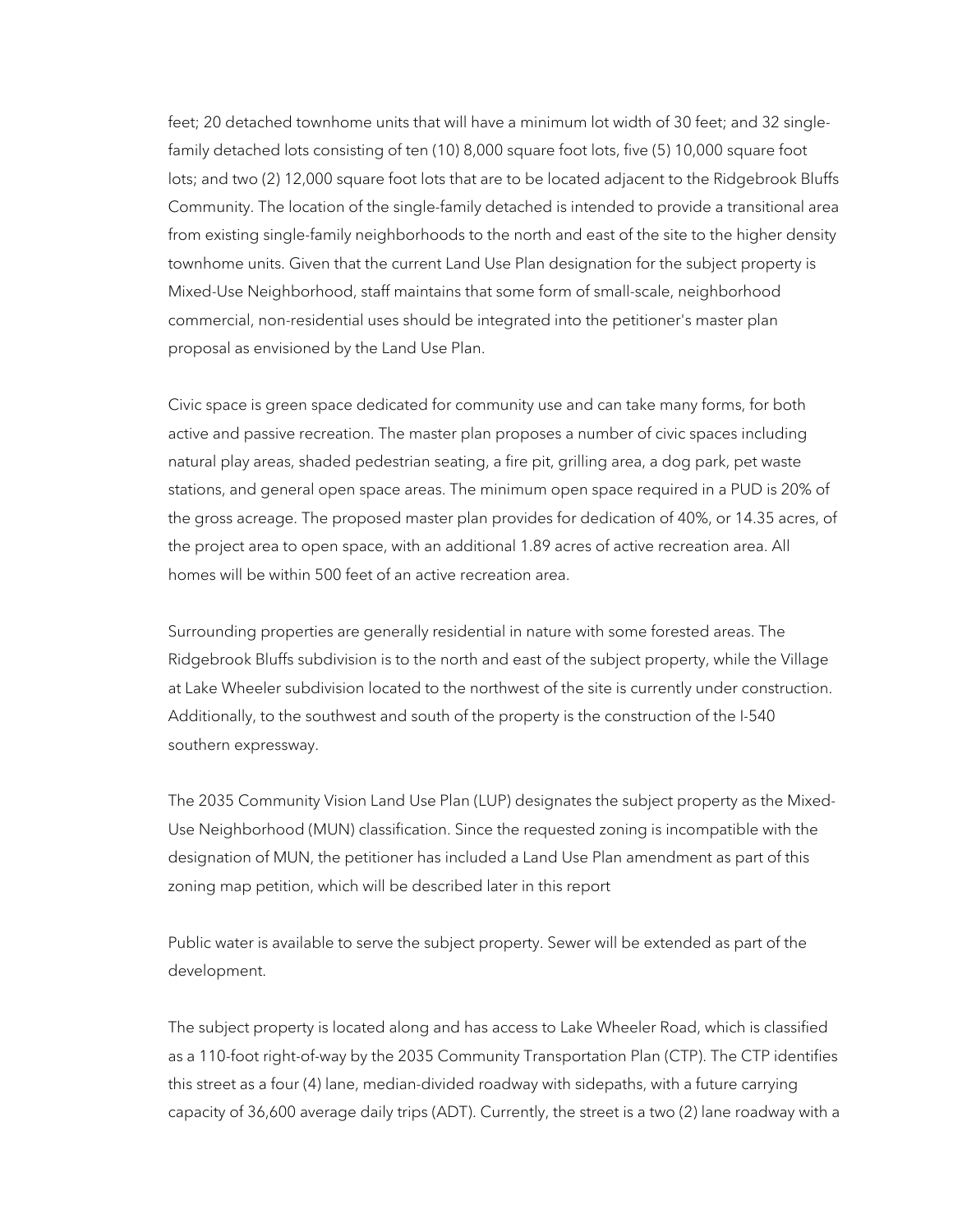carrying capacity of 18,300 average daily trips (ADT). 2019 NCDOT traffic counts taken on Lake Wheeler Road approximately a quarter mile south of the subject property indicate an average daily trip (ADT) count of 8,200. The future I-540 southern expressway currently under construction runs diagonally along the southwestern border of the subject property.

The petitioner held two (2) neighborhood meetings on October 26, 2021, and December 1, 2021. The meeting reports are attached, and staff takes no position as to their content.

The 2035 Community Vision Land Use Plan (LUP) calls for the subject property's Mixed-Use Neighborhood (MUN) classification. Mixed-Use Neighborhood neighborhoods include housing types and residential densities, integrated with commercial (non-residential) goods and services in a walkable center that residents visit daily. The general mix of uses envisioned for a mixed-use neighborhood includes residential and commercial uses (non-residential); The scale, character, and intensity of development in a mixed-use neighborhood should be compatible with, and transition to adjacent land uses.

The petitioner has proposed a Land Use Plan amendment from MUN to Mixed-Density Residential (MDR) as the Petitioner believes rezoning to MDR to be more compatible with the surrounding properties. Staff does not agree with the petitioner's rationale given the current and expected growth in the region. Land classified as MDR is land formed as a neighborhood for a mix of housing types and densities. Homes are oriented interior to the site and typically buffered from surrounding development by transitional uses, topography, preserved open space, or landscaped areas. Typical densities in a mixed-density residential neighborhood range between 4.0 and 8.0 dwelling units per acre. All neighborhoods incorporate a comprehensive network of open space to accommodate small parks, gathering places, and community gardens, preserve tree stands, and help reduce stormwater runoff. Land classified as MDR do not require the integration of commercial (non-residential) goods and services.

In Fall 2021, the Town began updating the Land Use Plan to ensure the intent and goals established in 2017 when the Land Use Plan was adopted are consistent with today's emerging development trends and the community's vision for current and future land uses and developments. The town staff advises against the Petitioner's request to change the Land Use Plan from MUN to MDR at this time. Staff recommends the request be denied until such a time as final recommendations and guidance are available from the updated Land Use Plan process, which is expected in early Spring 2022, or at a minimum table consideration of the request until the May 17, 2022, Town Board meeting. Should the Town Board choose to deny the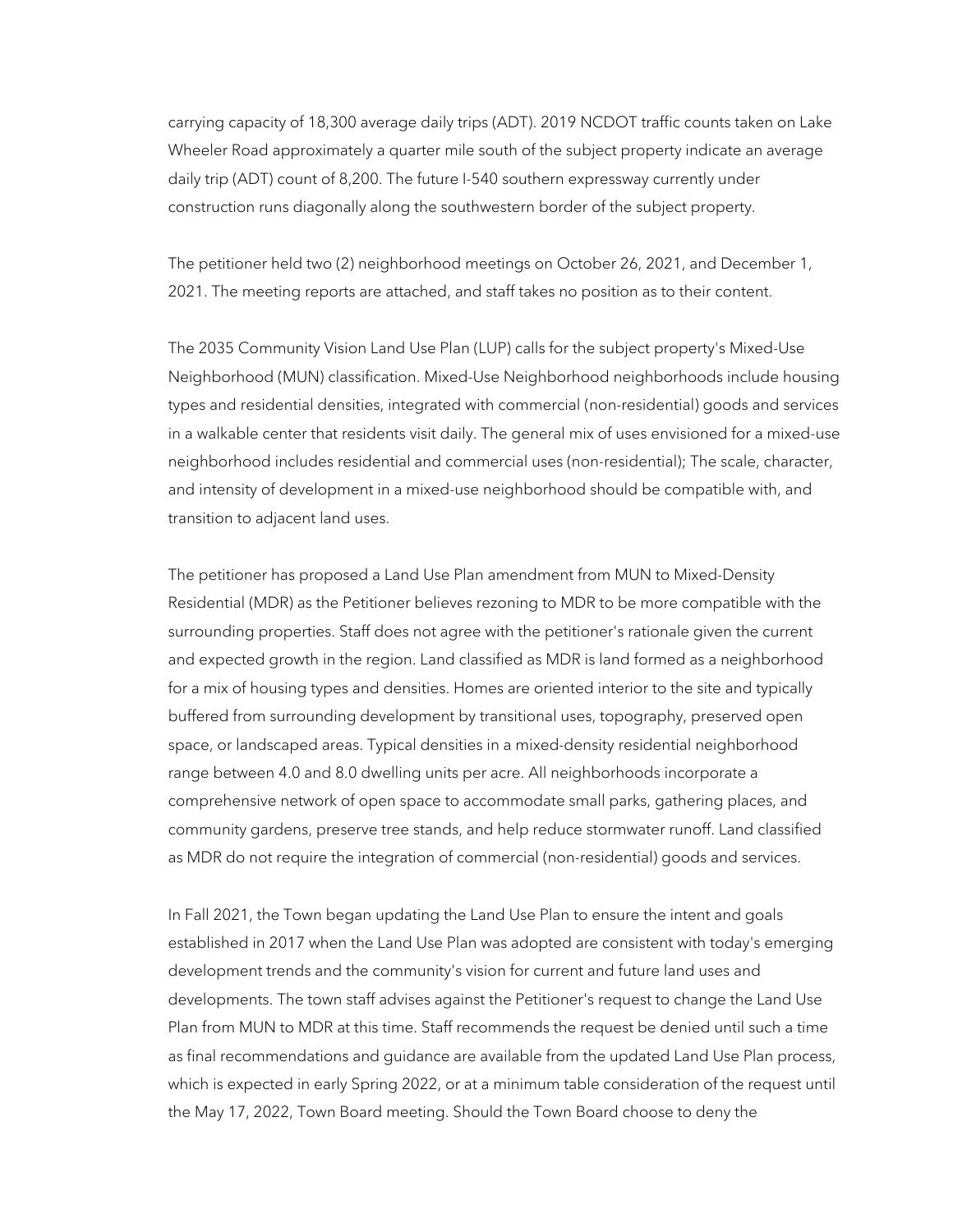petitioner's application then upon adoption of the updated Land Use Plan, staff would encourage the petitioner to reapply under the guidance of the newly updated Land Use Plan.

Management and staff recommend denying the proposed zoning map amendment and associated Land Use Plan amendment. It is inconsistent with the 2035 Community Vision Land Use Plan and is not reasonable or in the best interest of the public for the following reasons:

- 1) Staff cannot support an amendment to the Land Use plan that varies from the previously adopted vision for the area established by both the Planning Board and Town Board while the Land Use Plan is being updated and therefore cannot recommend a rezoning request that would also require a Land Use Amendment.
- 2) Staff is not prepared to recommend against the current designation of Mixed-Use Neighborhood, which would require the incorporation of non-residential uses into the site, consistent with the Town's goal of strategically balancing the total blend of residential and commercial uses.

Alternatively, staff can also support the recommendation of tabling consideration of the petitioner's application until the May 17, 2022, Town Board meeting allowing additional time for the Land Use Plan update to be completed.

This item was tabled at the December 20, 2021, Planning Board meeting at the request of the petitioner. Following this meeting, Town staff did not receive updated project-related information, and the petitioner requested the petition be presented at the January 11, 2022, Planning Board with the Town staff's recommendation for denial. At the January 11, 2022, Planning Board meeting, the Planning Board voted to table consideration of the item to the February 21, 2022, meeting at the petitioner's request.

On February 8, 2022, the petitioner and their representatives met with Town staff and the Land Use Plan update consultant, Matt Noonkester with City Explained. The petitioner had an opportunity to present their proposal to Mr. Noonkester for his consideration when updating the Land Use Plan.

The petitioner requested the petition move forward for consideration at the February 21, 2022, Planning Board with the Town staff's recommendation for denial. At the February 21, 2022, Planning Board meeting, the Planning Board voted 4-2 recommending approval of the petition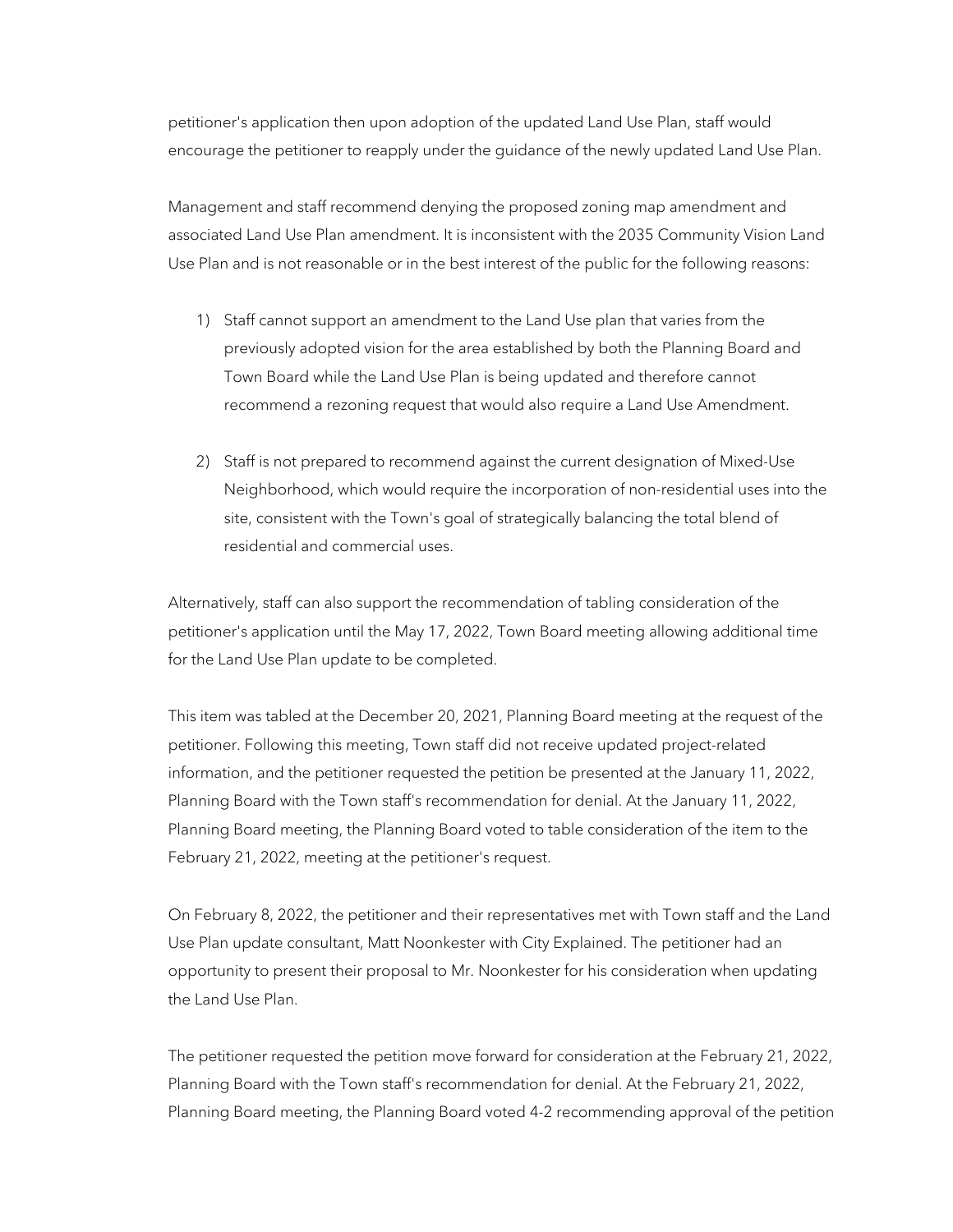against the recommendation of staff, finding that a mixed-use product that incorporated commercial uses would not be viable at the property. Dissenting votes concurred with staff's recommendations that taking action on any proposed rezoning's with associated Land Use Plan amendments until the results of the Land Use Plan update are known could be detrimental to the Town's future land use planning.

Town Manager Mitchell stated that the petitioner submitted a request to have this item tabled until the April 4, 2022, Town Board meeting.

Public Hearing – The public hearing was opened. No one chose to speak in favor of, or in opposition to the proposed Land Use Plan and zoning map amendment.

Discussion - There was no discussion from members of the Town Board regarding this matter.

Recommendation - To continue the public hearing and table consideration of the land use plan and zoning map amendment to the April 4, 2022, Town Board meeting.

| MOTION:                | Mayor Pro-Tem Smith      |
|------------------------|--------------------------|
| SECOND:                | Commissioner Watson      |
| <b>MOTION RESULTS:</b> | Passed Unanimously (4-0) |

#### CONSENT AGENDA

8A Special Event and Amplified Sound Permit Application - Fainting Goat - Carolina Copperheads 12U Baseball Team Fundraiser/Corn hole Tournament - March 27, 2022

Purpose – To consider a special event and amplified sound permit request for the Carolina Copperheads 12U Baseball Team fundraiser at Fainting Goat Brewery scheduled for Sunday, March 27, 2022, as presented and recommended.

Recommendation – Approve the special event and amplified sound permit request for the Carolina Copperheads 12U Baseball Team fundraiser at Fainting Goat Brewery scheduled for Sunday, March 27, 2022.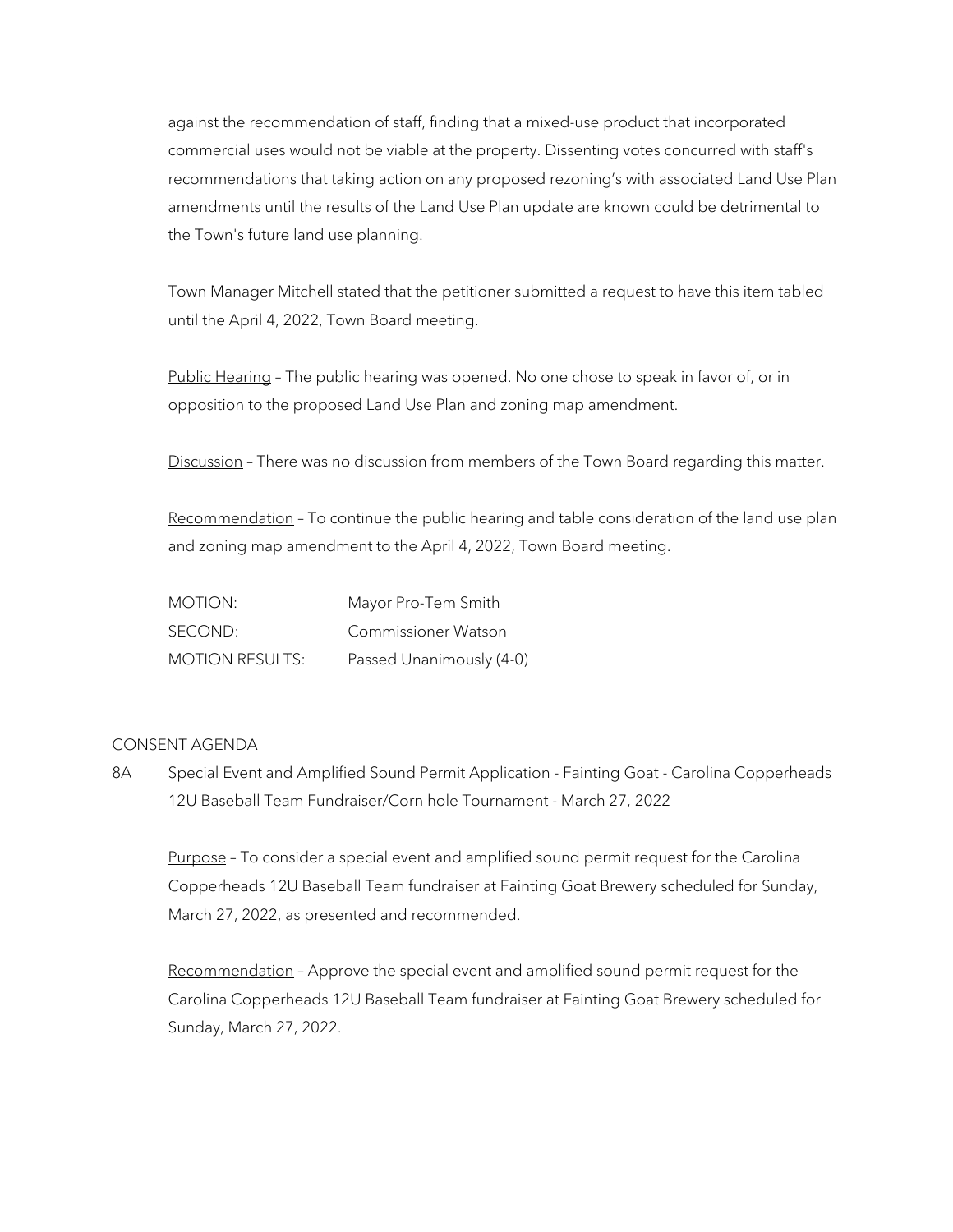8B Special Event and Amplified Sound Permit Application - Fainting Goat - St. Baldrick's Foundation Fundraiser - March 13, 2022

Purpose –To consider a special event and amplified sound permit request for the St. Baldrick's Foundation fundraiser at the Fainting Goat Brewery scheduled for Sunday, March 13, 2022, as presented and recommended.

Recommendation - Approve the special event and amplified sound permit request for the St. Baldrick's Foundation fundraiser at Fainting Goat Brewery scheduled for Sunday, March 13, 2022, as presented and recommended.

8C Special Event and Amplified Sound Permit Application - Community Shred Event - March 26, 2022

Purpose -To consider a special event and amplified sound permit request for the Community Shred Event at the Fuquay-Varina Chamber of Commerce scheduled for Saturday, March 26, 2022, as presented and recommended.

Recommendation – Approve the special event and amplified sound permit request for the Community Shred Event at the Fuquay-Varina Chamber of Commerce scheduled for Saturday, March 26, 2022, as presented and recommended.

A motion was made to approve Consent Agenda items 8A-8C.

| <b>MOTION</b>          | Commissioner Watson      |
|------------------------|--------------------------|
| SECOND:                | Commissioner Gardner     |
| <b>MOTION RESULTS:</b> | Passed Unanimously (4-0) |

# ITEMS REMOVED FROM CONSENT

9A There were no items removed from the Consent Agenda for separate consideration.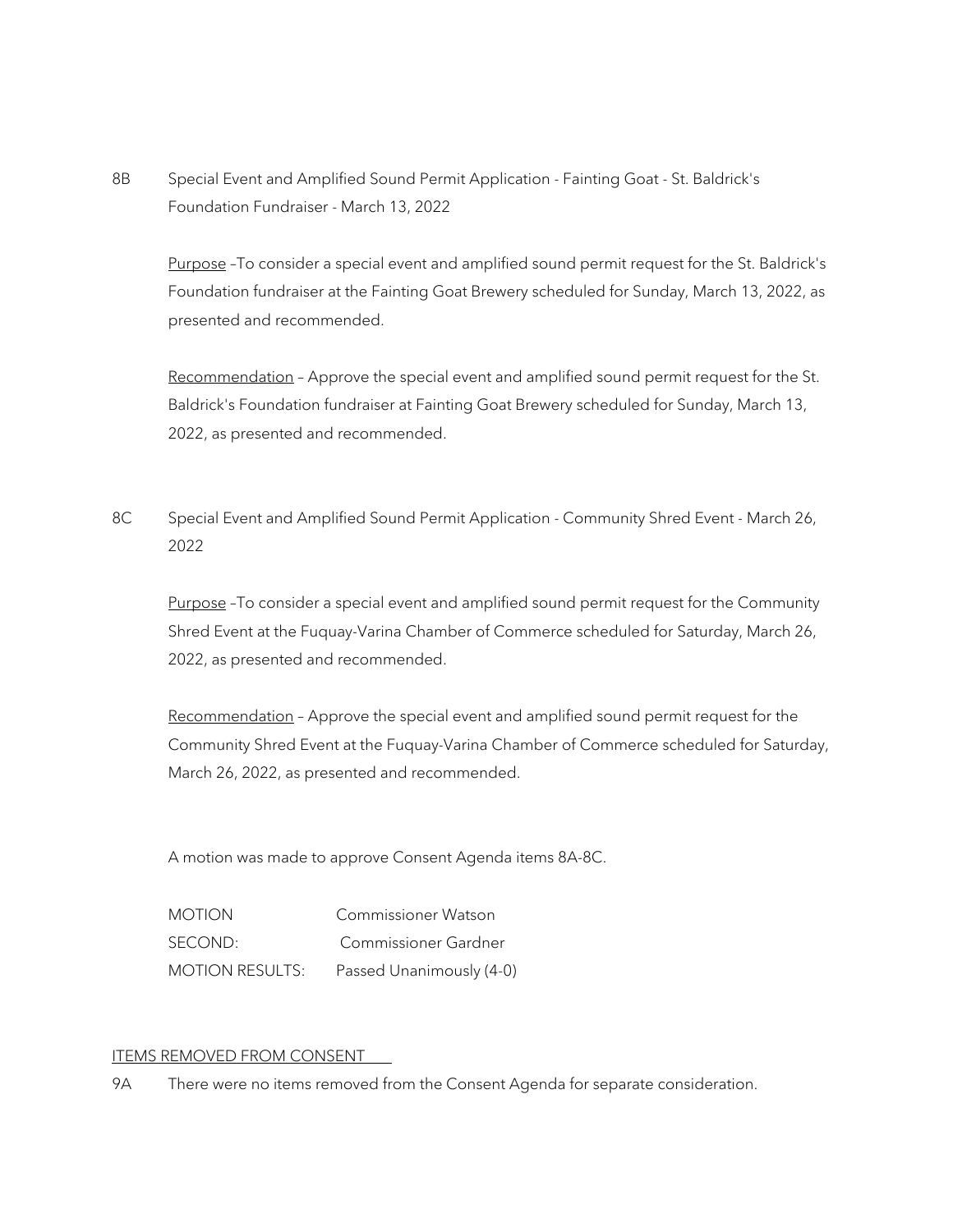#### ADMINISTRATIVE REPORTS

10A Consultant Selection - Commercial, Retail, Hotel, and Market Feasibility Study

Purpose – To consider approval of consultant and professional services selection for the Commercial, Retail, Hotel, and Market Feasibility Study.

Staff Comments – Economic Development Director Tiffany McNeill entered the agenda abstract and supporting documents for this agenda item into the official record of the Town. She then provided information about the agenda item by making the following remarks.

The Town of Fuquay-Varina Board of Commissioners has authorized funding for a qualified consultant to conduct a comprehensive commercial real estate market analysis. This project aims to provide an objective assessment of trends, demographics, economic conditions, and growth opportunities in Fuquay-Varina. The market study will consist of but is not limited to the following analysis:

- 1) Demographic analysis of the study area, including growth trends and employment characteristics.
- 2) Analysis of current and future market conditions.
- 3) Review local and regional major development trends and economic conditions impacting study area.
- 4) Inventory of office, retail, service, and hotel properties in the study area.
- 5) Analysis of rental rates for commercial, office, retail, and related properties.
- 6) Review and analyze the office, commercial, and hotel properties in the area for a sufficient mix that meets the economic demands appropriate to the demographic profile of the study area.
- 7) Identify opportunities and barriers for attracting, retaining, and expanding businesses.
- 8) Project future demand for office, commercial, and hotel properties over a defined time based on study area growth.

The Town staff solicited Request for Qualifications (RFQs) for consultants to perform a Commercial, Retail, Hotel, and Market Feasibility Study in January 2022. A copy of the Request for Qualifications were provided for reference. Town staff received three RFQ responses on February 10, 2022. A Town Staff RFQ Review/Selection Committee reviewed and rated the three RFQ responses to select a preferred consultant. The RFQ submitted by planning and design consulting firm, Kimley-Horn, demonstrated extensive relevant project experience that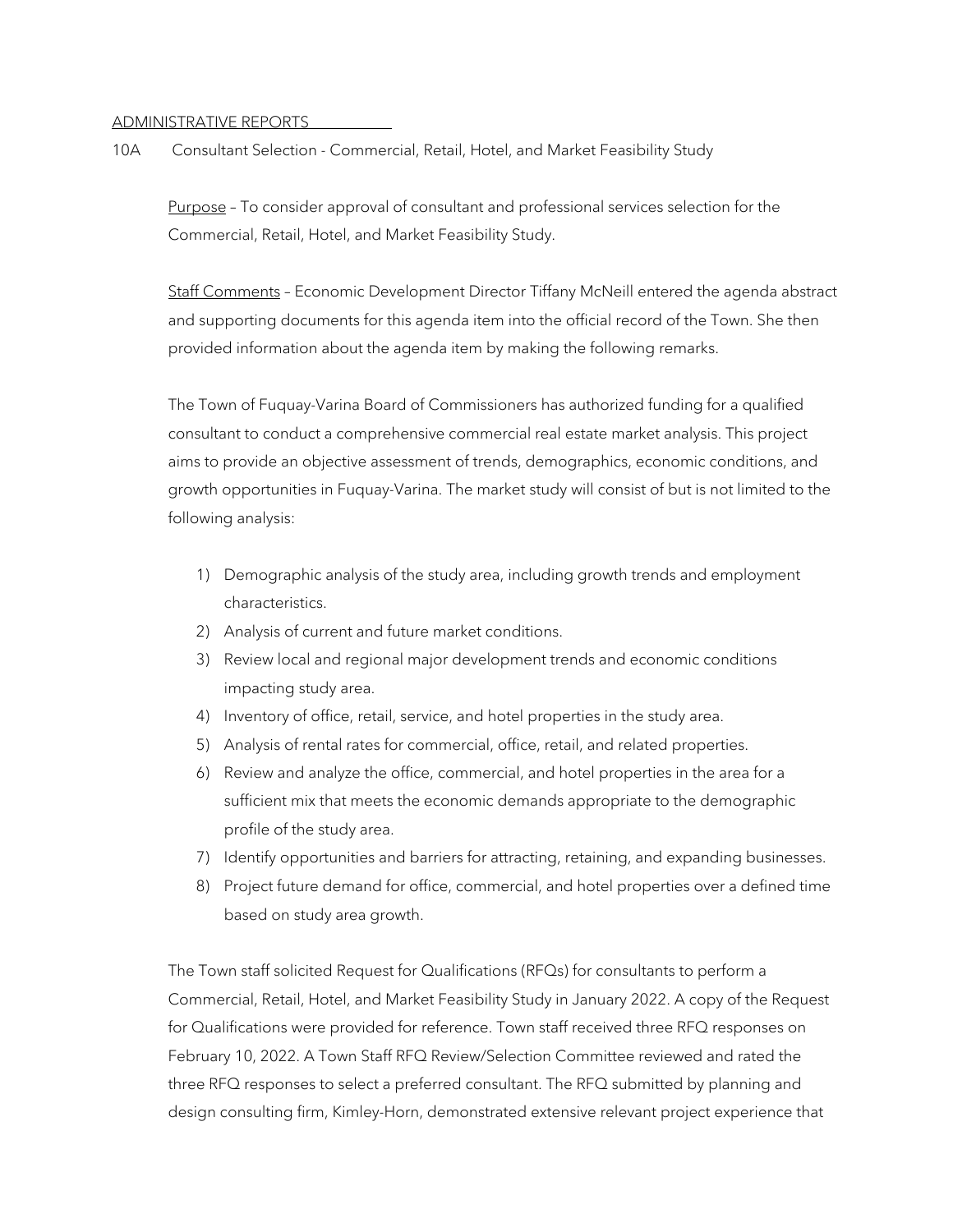included a skilled and qualified project team, a history of successful, related projects, a deep understanding of our community and the project. Kimley-Horn has relevant experience working on market analysis and economic development projects.

The firm has completed similar market feasibility projects for neighboring peer municipalities like Apex, Holly Springs, and Clayton. In addition, Kimley-Horn has experience conducting projects with larger municipalities like Charlotte, Raleigh, and Wilmington. Kimley-Horn also has experience working with the private sector development community, which will prove important when seeking access to private sector market data and local development projects. The market study is expected to be completed within the next six to eight months. Town management and staff anticipate bringing a negotiated scope and fee with terms to a future Town Board meeting. The FY 2022 Town of Fuquay-Varina budget includes funding for the Commercial, Retail, Hotel, and Market Feasibility Study.

Discussion - Mayor Massengill stated that this document will help to recruit more business-like commercial, retail and hotels in our community which he noted that the community is seeking more.

Recommendation – Designate Kimley-Horn as the best qualified firm for the Commercial, Retail, Hotel, and Market Feasibility Study Project and authorize the Town Manager or designee to negotiate scope and fee, subject to the Town Attorney review as to form.

MOTION: Commissioner Gardner SECOND: Commissioner Watson MOTION RESULTS: Passed Unanimously (4-0)

#### OTHER BUSINESS

11A Manager's Report

Town Manager Mitchell stated that the 2022 Town Board Annual Strategic Planning Retreat was fantastic, and a lot of work was accomplished. The Town Board gave direction to management for long range plans for the community as well as developing the fiscal year 2023 Budget and Five-Year Plan for the Town. He reported that the North Carolina Main Street Conference will be held virtually this week and several Town Board members will be actively involved in the conference as well as staff members.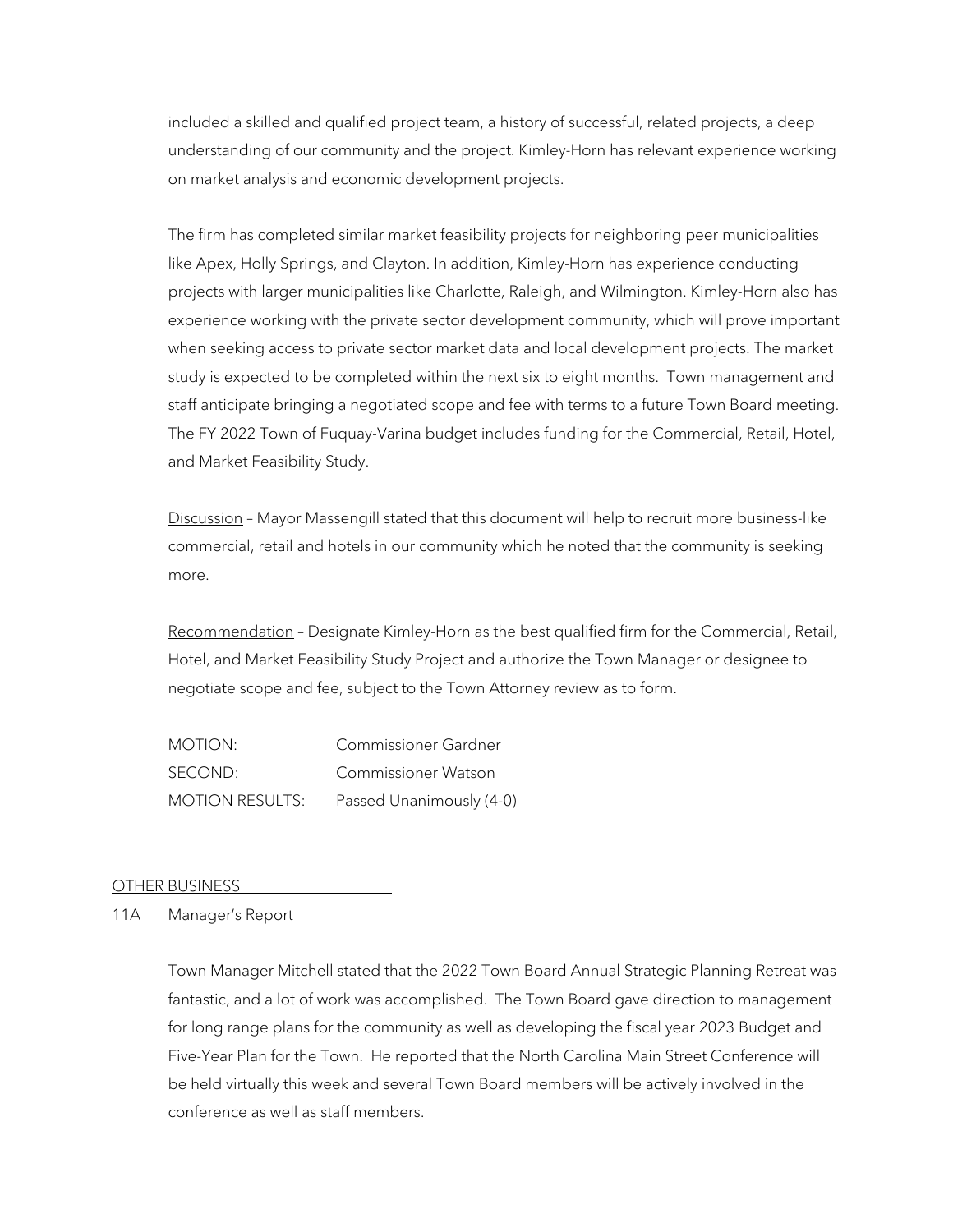Town Manager Mitchell then made the following departmental reports:

Finance Department - The Finance Department is reviewing departmental budget request and revenues in advance of department budget meetings that will begin next week.

Parks and Recreation Department - The Parks and Recreation Department Youth Sports registration received a total of 3,456 participants. This is an increase of 68.9% from the Spring of 2021 and a 13.4% increase from last Fall.

Public Works Department - The Public Works Department has finalized the agreement with Sunoco and will begin taking recyclables to their facility this week.

Arts Center – The Arts Center will host the virtual North Carolina Main Street Conference this week. This Thursday evening Carolina Sound which is a North Carolina's premier acapella group will perform at 7:30 pm. Also, An Evening of Theater for the Cultural Arts Society's - Celebration of Historical Moments in Black History in music and spoken word will take place this Friday, March 11 at 6:00 pm. On March  $17<sup>th</sup>$  the play "One Noble Journey" will be performed. On March 24<sup>th</sup> there will be a concert performed by upcoming country star Paige King Johnson and on March  $25<sup>th</sup>$  a tribute to the music of ABBA will be performed.

Town Manager Mitchell thanked senior leadership for assisting management with preparing documents and information for the annual planning retreat.

- 11B. Project Status Report March 2022
- 11C. Fiscal Year 2022-2023 Budget Discussion No one from the Town Board gave any addition input for the Fiscal year 2022-2023 budget discussion.
- 11D. Coffee with a Cop Juicehaus 509 Broad Street Tuesday April 5, 2022 9:00 10:30 am

# BOARD MEMBER COMMENTS

Commissioner Gardner expressed her gratitude again to Communications Director Susan Weis and Mike Cole of Amazing Studios for the "best State of Town address ever". She also stated that it was a great Town Board Retreat that involved substantive discussions and some difficult topics.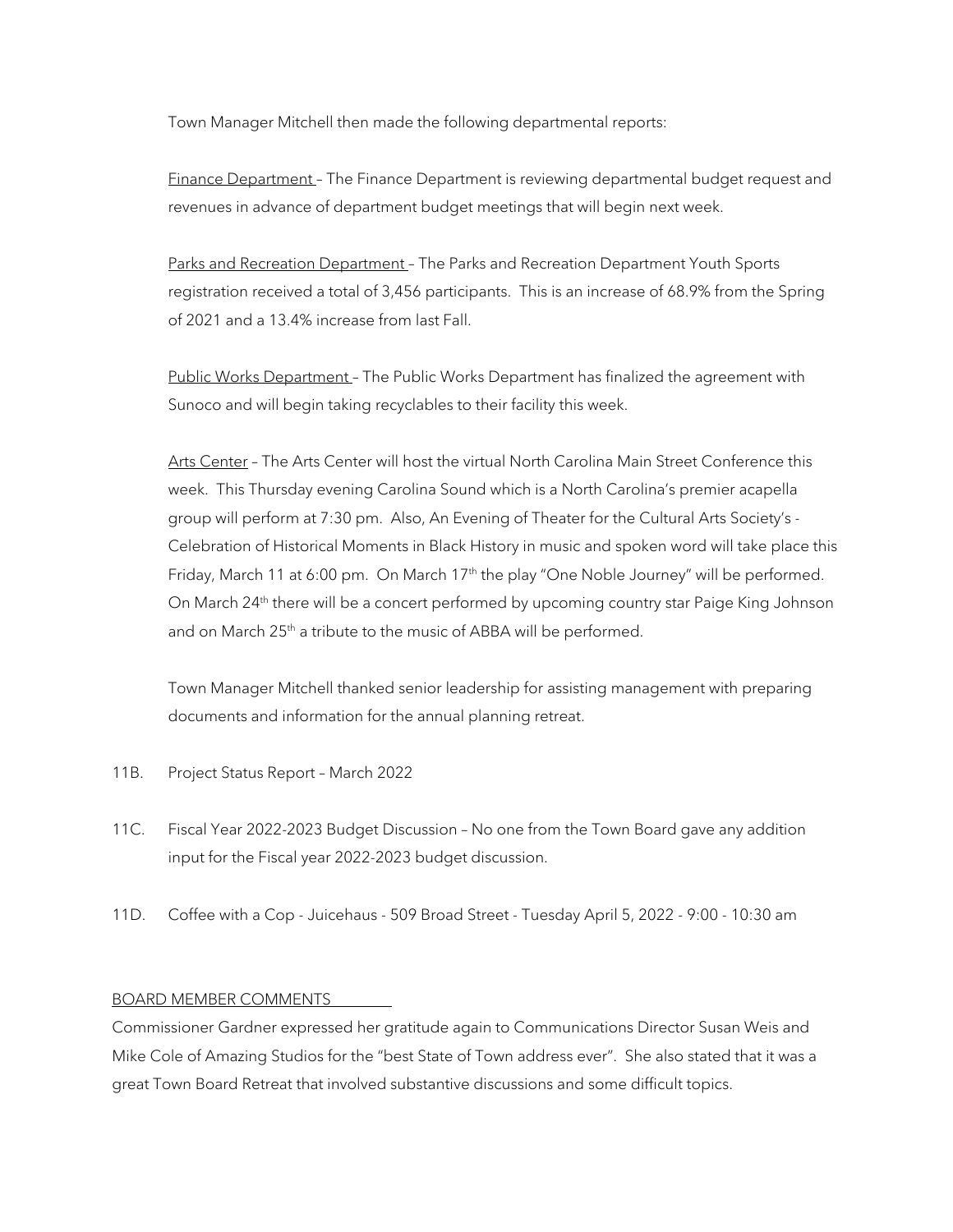Commissioner Harris stated that the State of the Town video is always exciting and unique and captures what the Town is doing in a way that makes it understandable to everyone. He stated that the Town Board retreat was excellent, and they were provided timely information. He also stated that he is excited for the future goals for the Town.

Commissioner Watson stated that the State of the Town video was great. She thanked Amazing Studios for all their hard work on the video. She stated that the Town Board retreat was great and that they had very good conversations and had wonderful speakers. She reported that there will be a community shred event on March 26<sup>th</sup> at the Chamber of Commerce from 10:00 am -1:00 pm. She also stated that she will be at Pints later this month and she encouraged citizens to come out, get some ice cream and talk with her. The date for this event will be announced later.

Mayor-Pro-Tem Smith stated that he, along with Fire Chief Tony Mauldin, and Interim Police Chief Tim Smith were judges for the American Legion's Chili Cook Off event which was a lot of fun. He stated that the Town Board retreat was very informative, and he appreciates staff bringing appropriate speakers to the retreat. He also reported that he attended the Groundbreaking Ceremony for the Bengal Town Centre.

Mayor Massengill thanked Amazing Studios for the great video for the State of the Town. He stated that the virtual North Carolina Main Street Conference will be held this week. He reported that he attended the Groundbreaking Ceremony for the Bengal Town Centre. He thanked employees who also participated in Youth Sports as coaches that help our youth to learn the sportsmanship and teamwork.

The following items are Mayor Massengill's past and future events:

#### Past Events

2/8 – FVDA Board Meeting 2/8 – Speaking to Cub Scouts 2/15 – Elected Official Night at Chamber of Commerce 2/16 – CAMPO meeting 2/17 – Presentation of School Historic Markers 2/21 – Wake County Mayor's Association Meeting